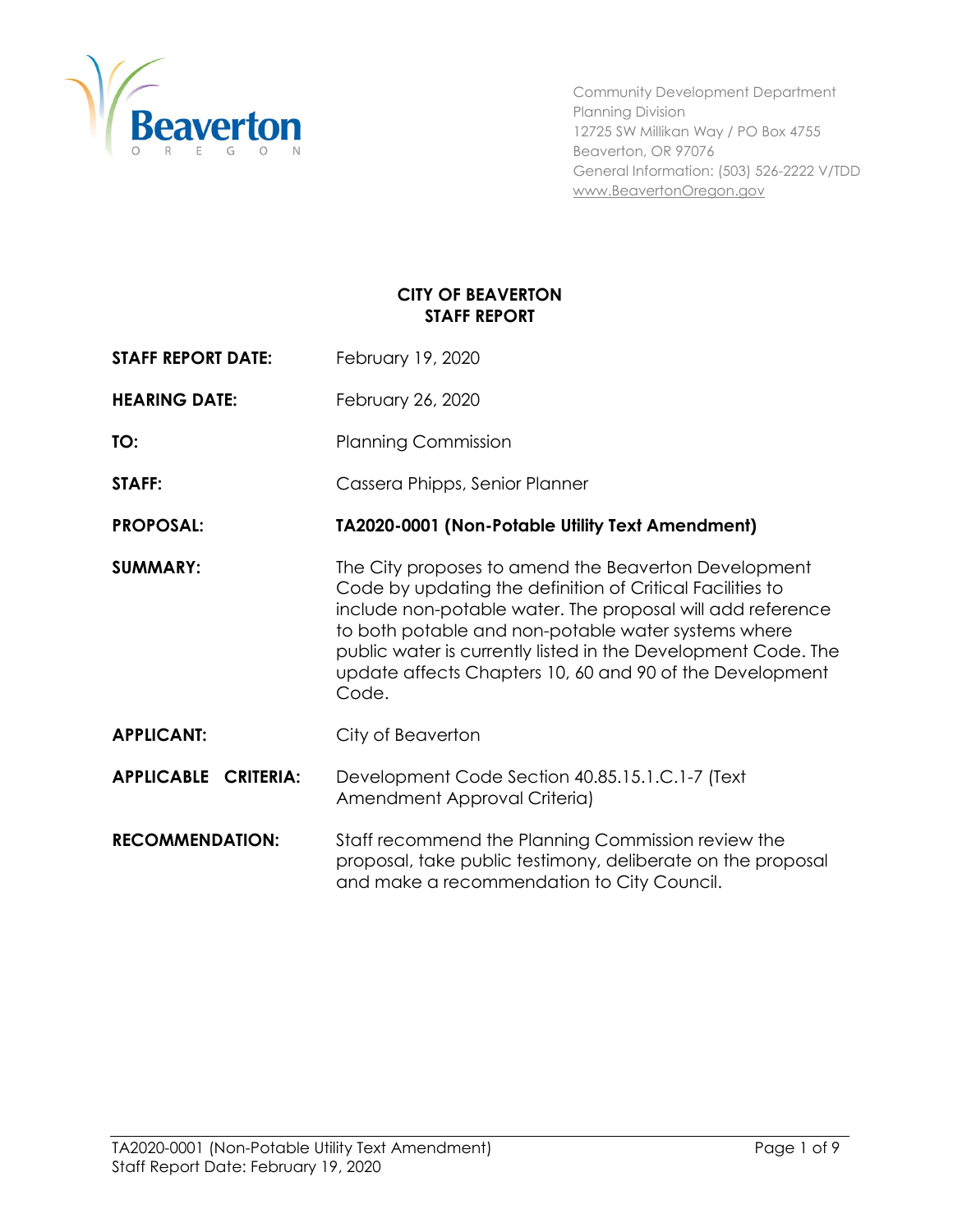# **Section 1. Background**

The City of Beaverton initiated the development of the Purple Pipe Program (Non-Potable Utility) to provide irrigation water supply to the rapidly developing South Cooper Mountain (SCM) area, which will bring a future population of roughly 8,000 residents. The non-potable water system is intended to supplement and free up capacity of the City's potable water system. Additional information about the Purple Pipe Program is provided in Exhibit B.

Construction of housing and supporting infrastructure within SCM is proceeding with full build-out anticipated as early as 2023 or 2024. The rapid pace of development has accelerated the need to formalize a non-potable water system utility in SCM. Concurrent with the proposed text amendment, the City has drafted changes to the City Code that describe when non-potable connections area required, identify allowed uses of non-potable water, and establish administrative procedures for billing and enforcement.

# **Section 2. Summary of Proposed Amendment**

The proposal amends the text of the Development Code by:

- Updating the definition of Critical Facilities, which identifies critical infrastructure and services needed to support development, to include non-potable public water; and
- Adding reference to both potable and non-potable water systems where public water is currently listed in Chapters 10 and 60.

The Comprehensive Plan recognizes the city's role in protecting natural resources and promoting sustainable and resilient development practices. The proposed changes to the Development Code will allow the City to require installation of non-potable water infrastructure within the SCM service area by applying conditions of approval during land use review.

### Chapter 10

The proposal updates two existing references to "water" by listing both potable and non-potable water systems. The references are found in Sections 10.10.3 (Purpose) and 10.63.1 (Provide Orderly Development). The proposed text clarifies that the City now operates more than one public water system.

### Chapter 60

The proposal updates two existing references to "water" by listing both potable and non-potable water systems. The references are found in Sections 60.15.15 (Final Plat Standards) and 60.50.25.8 (Uses Requiring Special Regulation). The proposed text clarifies that the City now operates more than one public water system.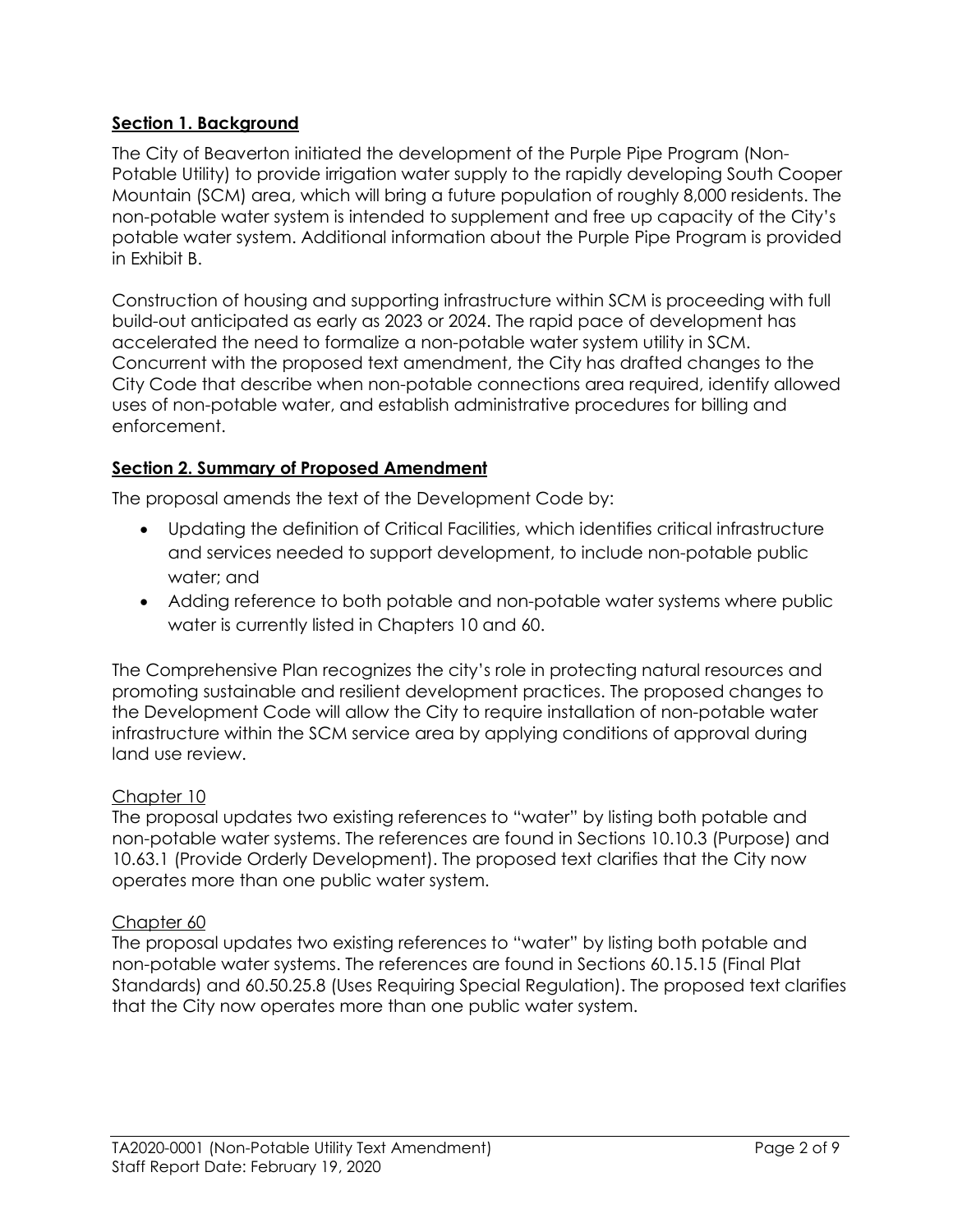## Chapter 90

For the purpose of land use review (Development Code Section 40.03, Facilities Review Committee), Critical Facilities include the following services and infrastructure needed to support development:

- Public water
- Public sanitary sewer
- Storm water drainage, treatment and detention
- Transportation
- Fire protection

The existing definition of Critical Facilities includes public water. The proposed amendment update the definition of Critical Facilities by listing both potable and nonpotable public water systems.

### **Section 3. Public Comment**

Public notice was provided consistent with Section 50.50 of the Development Code. No public testimony has been received.

### **Section 4. Development Code Text Amendment Procedures and Approval Criteria**

Section 40.85.15.1.C of the Development Code specifies that in order to approve a Text Amendment application, the decision-making authority shall make findings of fact, based on evidence provided by the applicant, that all of the criteria specified in Section 40.85.15.1.C.1-7 are satisfied. The following are the findings of fact for TA2020-0001 (Non-Potable Utility Text Amendment):

#### **1. The proposal satisfies the threshold requirements for a Text Amendment application***.*

**Findings:** Section 40.85.15.1.A specifies that an application for a text amendment shall be required when there is a proposed change to the Development Code, excluding changes to the zoning map. TA2020-0001 proposes to make changes to Chapters 10, 60 and 90 of the Development Code, as shown in Exhibit A.

**Conclusion:** Approval criterion one is satisfied.

#### **2. All City application fees related to the application under consideration by the decision-making authority have been submitted.**

**Findings:** Policy Number 470.001 of the City's Administrative Policies and Procedures manual states that fees for a City initiated application are not required where the application fee would be paid from the City's General Fund. The Planning Division, which is a General Fund program, initiated the application. Therefore, the payment of an application fee is not required.

**Conclusion:** Approval criterion two is not applicable.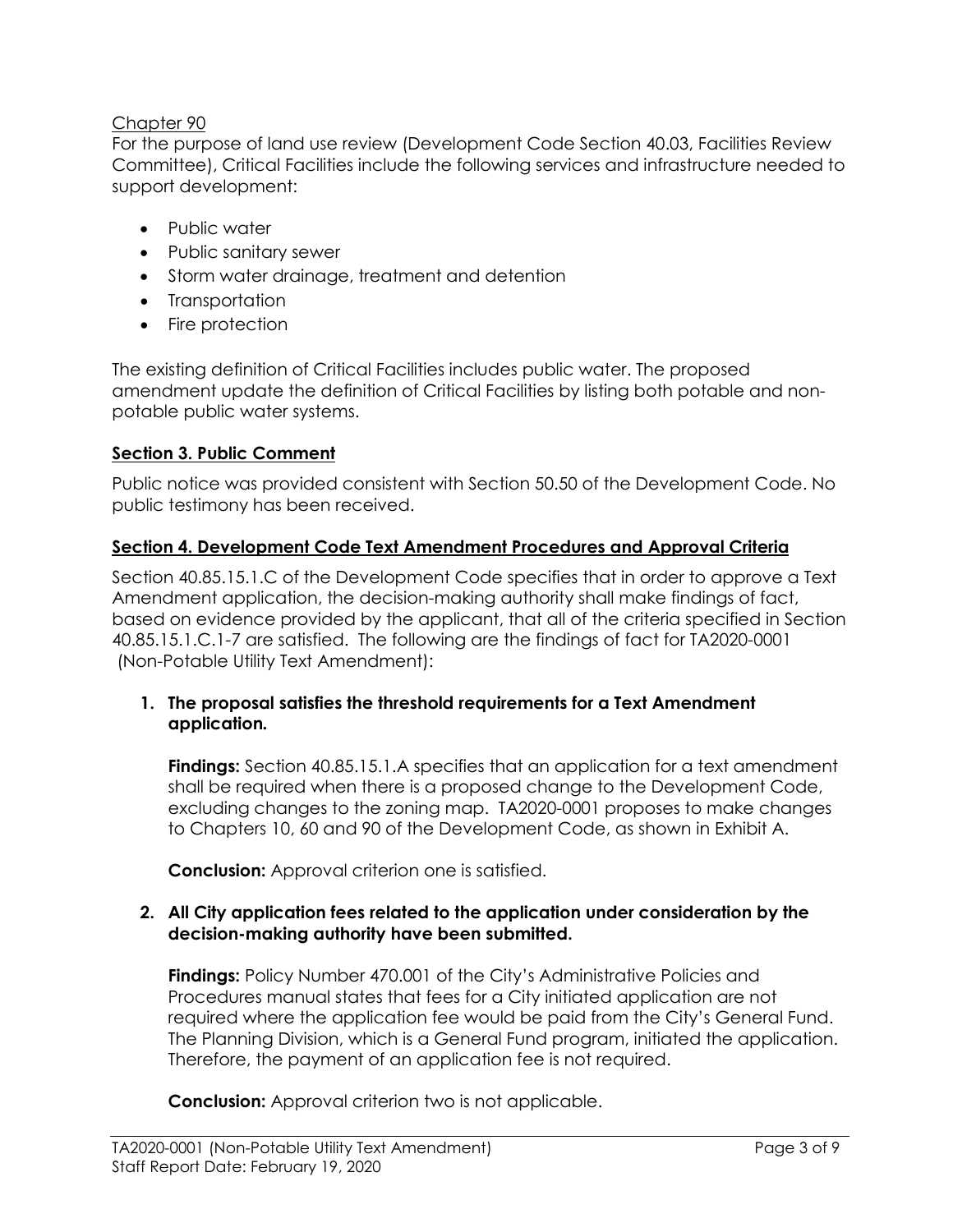#### **3. The proposed text amendment is consistent with the provisions of the Metro Urban Growth Management Functional Plan.**

Metro's Urban Growth Management Functional Plan (UGMFP) is the document that defines how local governments are to implement the Metro Regional Goals and Objectives. The City is required to bring its land use regulations into conformance with the UGMFP. The City's Comprehensive Plan and Development Code have been amended to incorporate several UGMFP policies. The applicable Titles of the UGMFP are addressed below.

### **Title 3: Water Quality and Flood Management**

**Findings:** The City of Beaverton partnered with Clean Water Services (CWS) to adopt regulations that limit or mitigate impacts of development activities on resources within Water Quality and Flood Management Areas, in compliance with Metro Title 3. The proposed Development Code text amendment does not modify existing City or CWS requirements related to natural resource areas.

**Conclusion:** The proposed amendment is consistent with Metro Title 3.

### **Title 8: Compliance Procedures**

**Findings:** Section 3.07.810.A of Metro Title 8 establishes a process for determining whether city or county comprehensive plans and land use regulations substantially comply with requirements of the UGMFP, and requires cities to submit proposed comprehensive plan amendments to Metro for their review. Metro requires the city to submit the proposed amendment to Metro at least 35 days before the first evidentiary hearing, which is the Planning Commission hearing. The city has not received any comments from Metro.

**Conclusion:** The proposed amendment is consistent with Metro Title 8.

**Summary Finding:** The proposed text amendment is consistent with the applicable provisions of the UGMFP.

### **4. The proposed text amendment is consistent with the City's Comprehensive Plan.**

Beaverton's Comprehensive Plan provides policy direction on matters related to future growth and physical development of the city including land use, economy, transportation, housing, natural resources, and other relevant topics. Oregon state law requires all cities and counties to prepare and adopt comprehensive plans that are consistent with Statewide Planning Goals. The applicable chapters of the Comprehensive Plan are addressed below.

### **Community Involvement (Chapter 2)**

**Findings:** The proposed amendment was developed through public outreach consistent with the intent of the Community Involvement Element. Following the procedures outlined in the Development Code, notice of the proposed text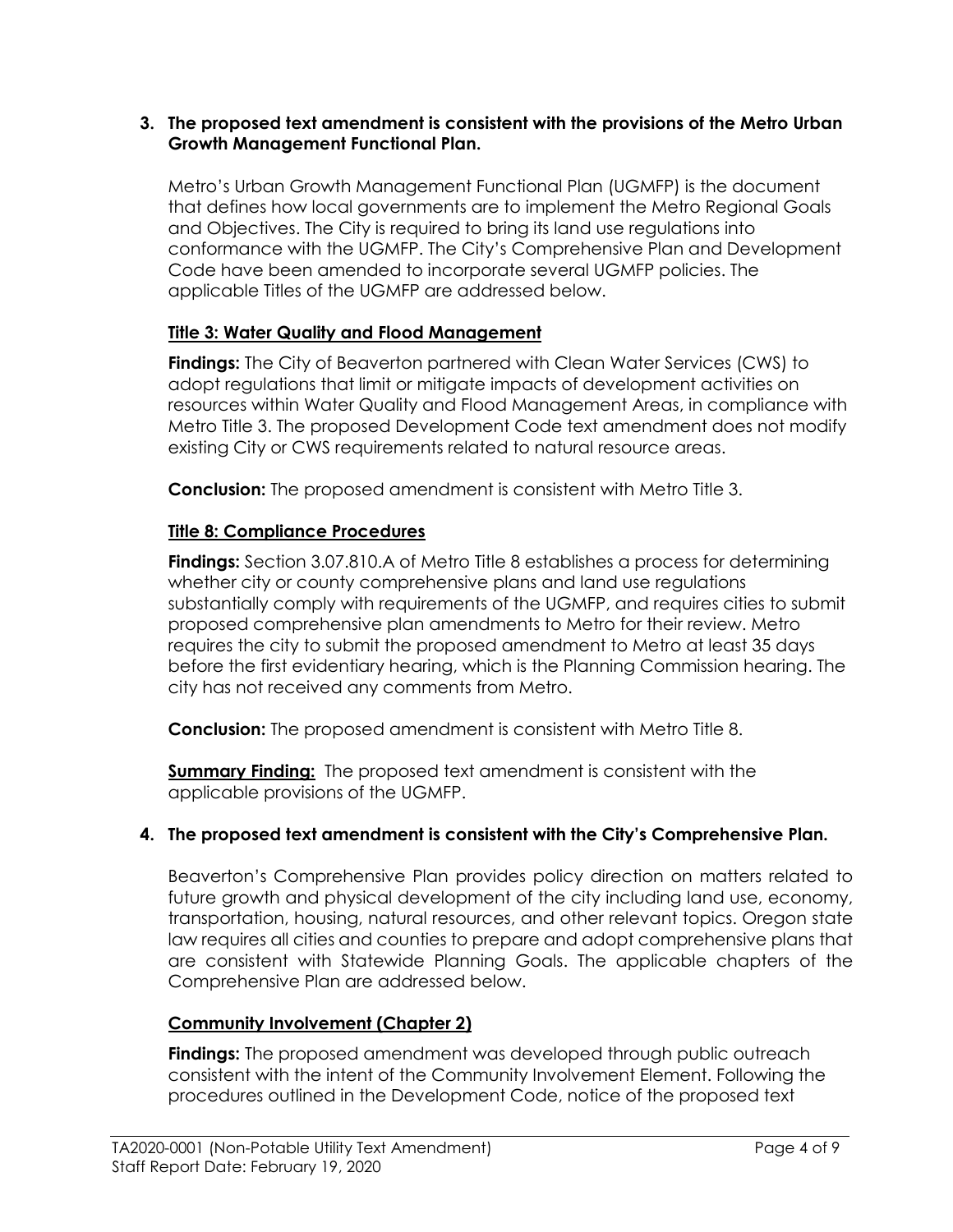amendment was sent to all NAC chairs, the Chair of the BCCI, Washington County's Department of Land Use and Transportation, and the Department of Land Conservation and Development. Copies of the hearing notice were posted at City Hall and the City Library, and published in the newspaper, consistent with Type 4 noticing requirements. A notice was also posted on the city's website.

The proposal is informed by feedback from policymakers and the development community, including developers with experience or ownership in South Cooper Mountain. The City hosted a Developers Forum in December to discuss implementation of the Purple Pipe Program. A second Developers Forum is scheduled for late February. Therefore, staff find that the City has provided adequate notice and opportunity for stakeholders to provide feedback.

**Conclusion:** The proposed amendment is consistent with the Community Involvement Element.

### **Land Use (Chapter 3)**

The Land Use Element describes the City's policies for long-term growth and development. The relevant land use policy is addressed below.

*Policy 3.3.1.c Encourage and incentivize sustainable building and site design approaches that minimize environmental impacts of the built environment while creating healthy, safe places for people to live, work and play, through:*

- *i. Energy conservation and renewable energy*
- *ii. Reducing resource consumption and waste*
- *iii. Reducing water consumption and wastewater generation, including use of non-potable water systems where appropriate*
- *iv. Integration of storm water and natural systems*
- *v. Protecting and supporting human health*
- *vi. Designing for adaptability over time*

**Finding:** The proposed changes acknowledge that the City will soon operate two public water systems: potable and non-potable. Generally, non-potable water systems reduce demand and consumption of potable water. Therefore, staff find that the text amendment is consistent with Policy 3.3.1.c.

**Conclusion**: The proposed amendment is consistent with the Land Use Element.

### **Public Facilities and Services (Chapter 5)**

*Policy 5.5.1.a Ensure all new land development (residential subdivisions, multiple family dwelling development, and industrial and commercial developments) is connected to a public water system.*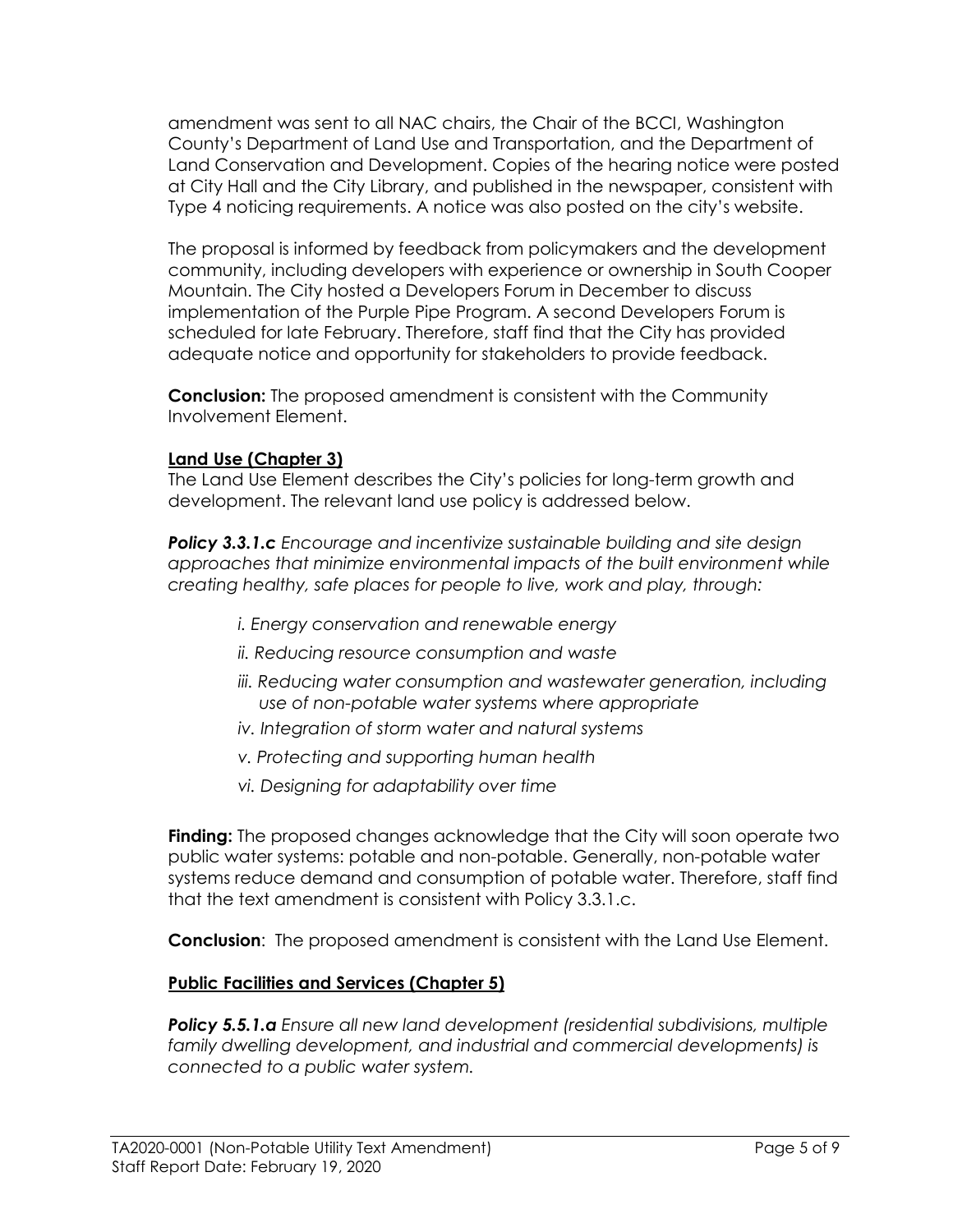**Finding:** The proposal does not change existing connection requirements for the City's potable water system. Within the service area (South Cooper Mountain), new developments will be required to connect to the non-potable water system in addition to the potable water system. Therefore, staff find that the proposed text amendment is consistent with Policy 5.5.1.a.

*Policy 5.5.1.b Ensure all new development served by the Beaverton Water Division is reviewed by the City to determine that the pressure of water available to serve the proposed development meets City standards.*

**Finding:** The proposed Development Code text amendment does not affect existing standards for water pressure. Therefore, staff find that the proposal meets Policy 5.5.1.b.

*Policy 5.5.1.c Encourage water conservation consistent with current intergovernmental agreements, to prolong existing supplies and help postpone water system capacity improvements needed to supply expected future demands as a result of projected population increases.*

**Finding:** The City's Purple Pipe Program is intended to offset demand for potable water, potentially delaying capacity improvements to the potable water system. With future development and population growth anticipated in Cooper Mountain, the City is considering how to expand the non-potable water system. Therefore, staff find that the proposal is consistent with Policy 5.1.1.c.

**Conclusion:** The proposed amendment is consistent with the Public Facilities and Services Element.

**Comprehensive Plan Compliance Summary:** The proposed amendment is consistent with the City's Comprehensive Plan.

### **5. The proposed text amendment is consistent with other provisions within the City's Development Code.**

**Finding:** The proposal would modify Chapter 90 by adding non-potable water as a Critical Facility for the purpose of land use review (Facilities Review Committee, Section 40.03). In addition, the proposal would add both non-potable and potable water systems where public water is currently referenced in Development Code Chapters 10 and 60. Staff find that the proposed amendment does not create conflicts with other provisions of the City's Development Code.

**Conclusion:** Approval criterion five is satisfied.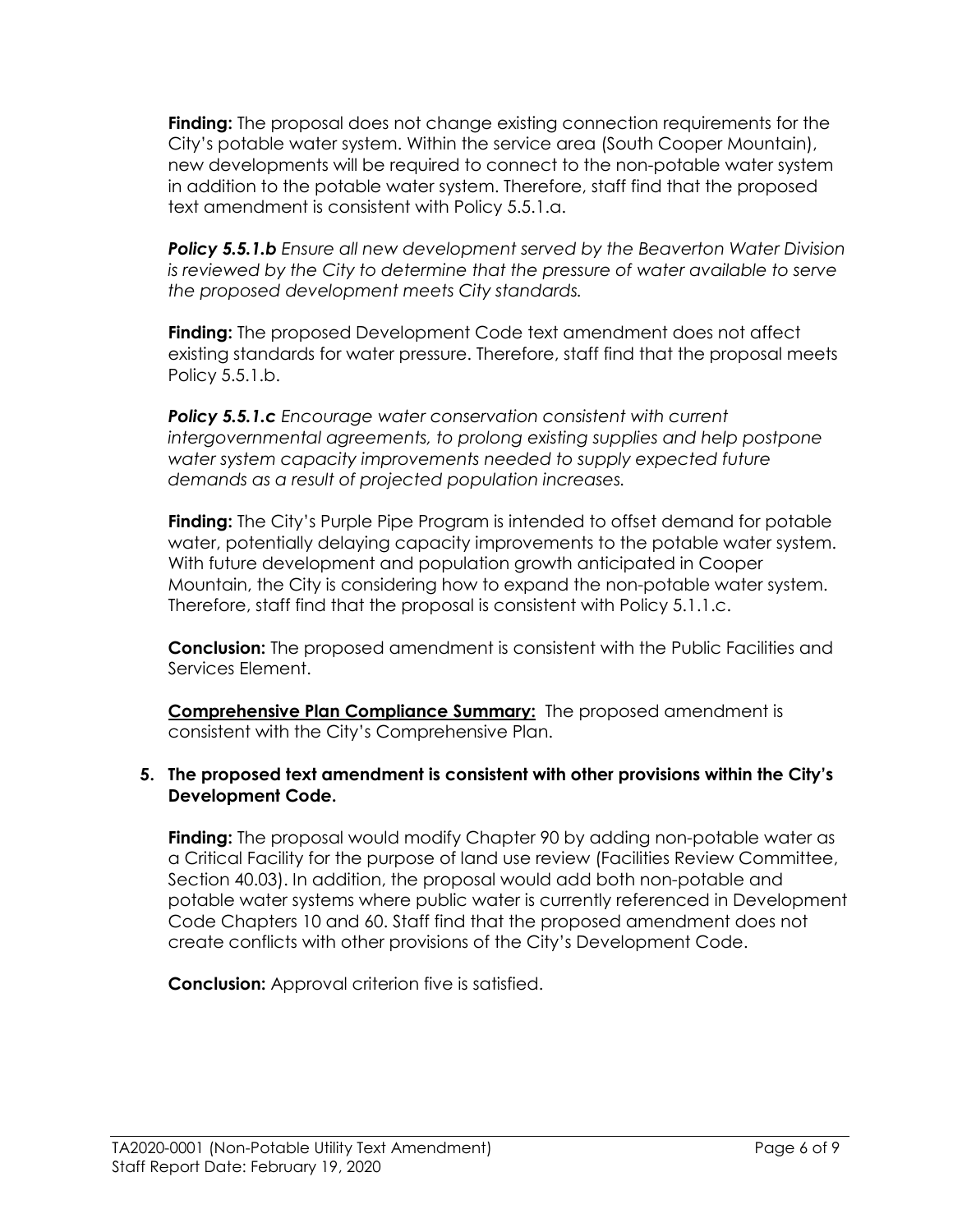#### **6. The proposed amendment is consistent with all applicable City ordinance requirements and regulations.**

**Finding:** Changes to the City Code are being processed concurrently with the proposed Development Code text amendment, which include a new chapter on Non-Potable Water Service Regulations. The proposed update to the "Utilities and Sanitation" section of the City Code would define the non-potable utility service area and establish policies and procedures related to:

- Connection to the non-potable water system
- Allowable uses of the non-potable water system
- Billing, payment and collection
- Charges to fund construction, operation and maintenance of the nonpotable water system.

The proposed Development Code text amendment supports the City Code changes by adding reference to the non-potable water system and updating the definition of Critical Facilities. The proposed Development Code text amendment does not conflict with existing provisions of the City Code.

**Conclusion:** The proposal is consistent with applicable City ordinance requirements and regulations.

#### **7. Applications and documents related to the request, which will require further City approval, shall be submitted to the City in the proper sequence.**

**Finding:** Staff have determined that there are no other applications and documents related to the request that will require further City approval.

**Conclusion:** Approval criterion seven has been met.

### **State Land Use Goal Compliance**

As a post-acknowledgement amendment to the City's Development Code, the proposed text amendment is subject to ORS 197.175(1), which requires that the City demonstrate that the proposed text amendment be consistent with the relevant Statewide Planning Goals. Staff have determined that the following goals apply:

**Goal 1: Citizen Involvement** To develop a citizen involvement program that insures the opportunity for citizens to be involved in all phases of the planning process.

**Findings:** The Beaverton Citizen Involvement Program adopted by Resolution 2229 in 1980 established a formalized public participation program for the BCCI that provides a method by which the committee and other community members can communicate their opinions and inquiries about city matters, including the planning process. As previously noted, notice of the proposal was sent to the BCCI Chair and all Neighborhood Association Committee Chairs.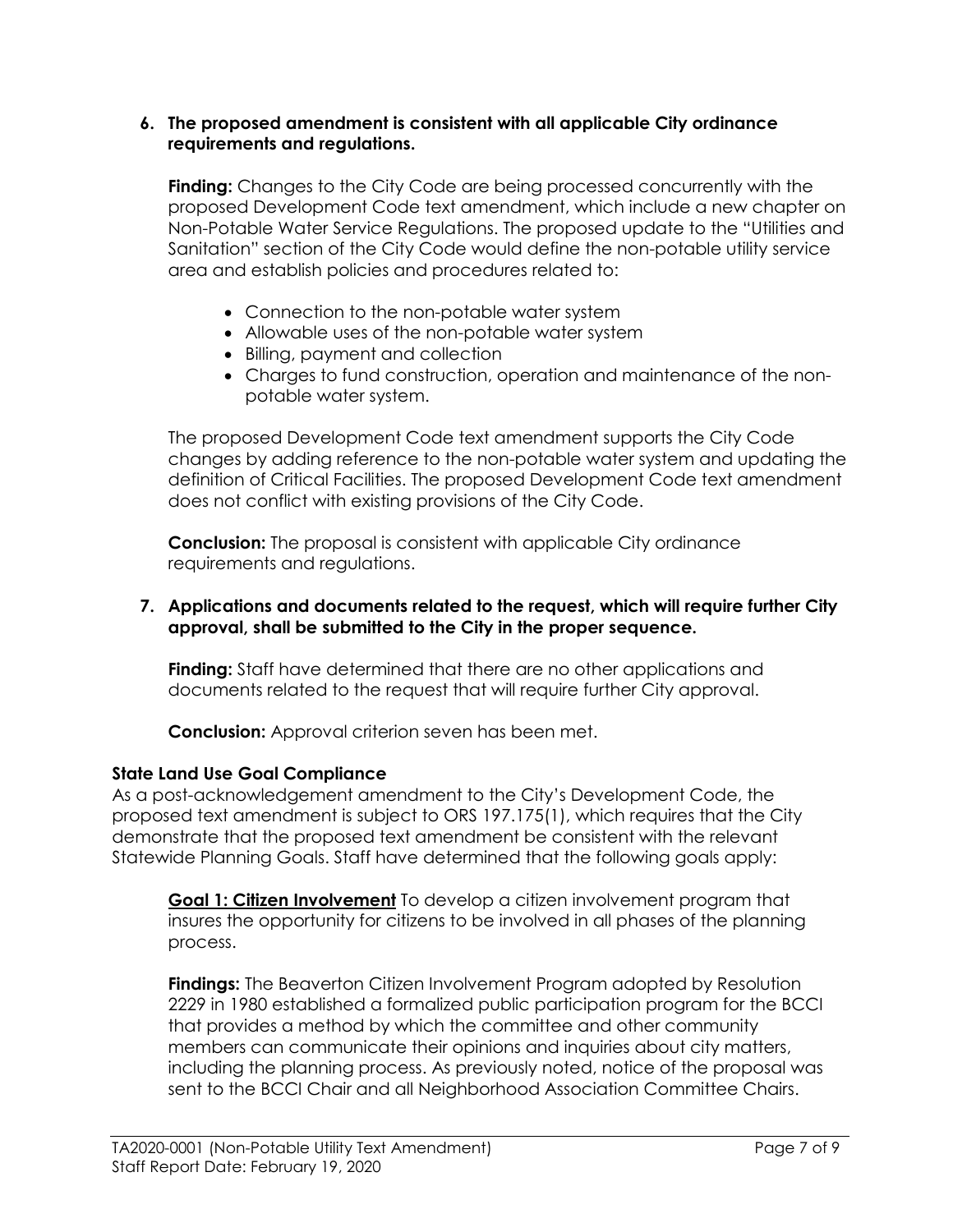**Conclusion:** The proposal is consistent with Statewide Planning Goal 1.

**Goal 2: Land Use Planning** To establish a land use planning process and policy framework as a basis for all decisions and actions related to use of land and to assure an adequate factual basis for such decisions and actions.

**Findings:** Changes to the Development Code require a Type 4 process, which includes noticing and a public comment period, prior to a hearing before the Planning Commission. The hearing is open to the public and includes an opportunity to receive public testimony. At the conclusion of the hearing, the Planning Commission can continue the hearing to a later date, keep the record open for more information or make a recommendation to the City Council, the ultimate decision making authority. Prior to adoption of the any text amendments, the City Council will consider all the evidence in the record, including any testimony provided at the Planning Commission hearing and any recommended changes to the proposal.

Staff find that the proposed text amendments fits within the established process and framework for legislative amendments. Furthermore, the findings contained in this report establish an adequate factual basis for the proposal.

**Conclusion:** The proposal is consistent with Statewide Planning Goal 2.

**Goal 11: Public Facilities and Services** To plan and develop in a timely, orderly and efficient arrangement of public facilities and services to serve as a framework for urban and rural development.

**Findings:** The City's Purple Pipe Program is intended to provide a safe, nonpotable water source for irrigation within the service area. The non-potable water system will offset demand for potable water, freeing up capacity of the potable water system. The proposed text amendment acknowledges this new urban service and associated public infrastructure provided by the City in the nonpotable utility service area.

**Conclusion:** The proposal is consistent with Statewide Planning Goal 11.

**State Land Use Goal Compliance Summary:** The proposed text amendment complies with all of the applicable State Planning Goals.

**Summary Conclusion for TA2020-0001: Based on the facts and findings presented, staff conclude that the proposed amendment to the Beaverton Development Code is consistent with all the text amendment approval criteria of Section 40.85.15.1.C.1-7.**